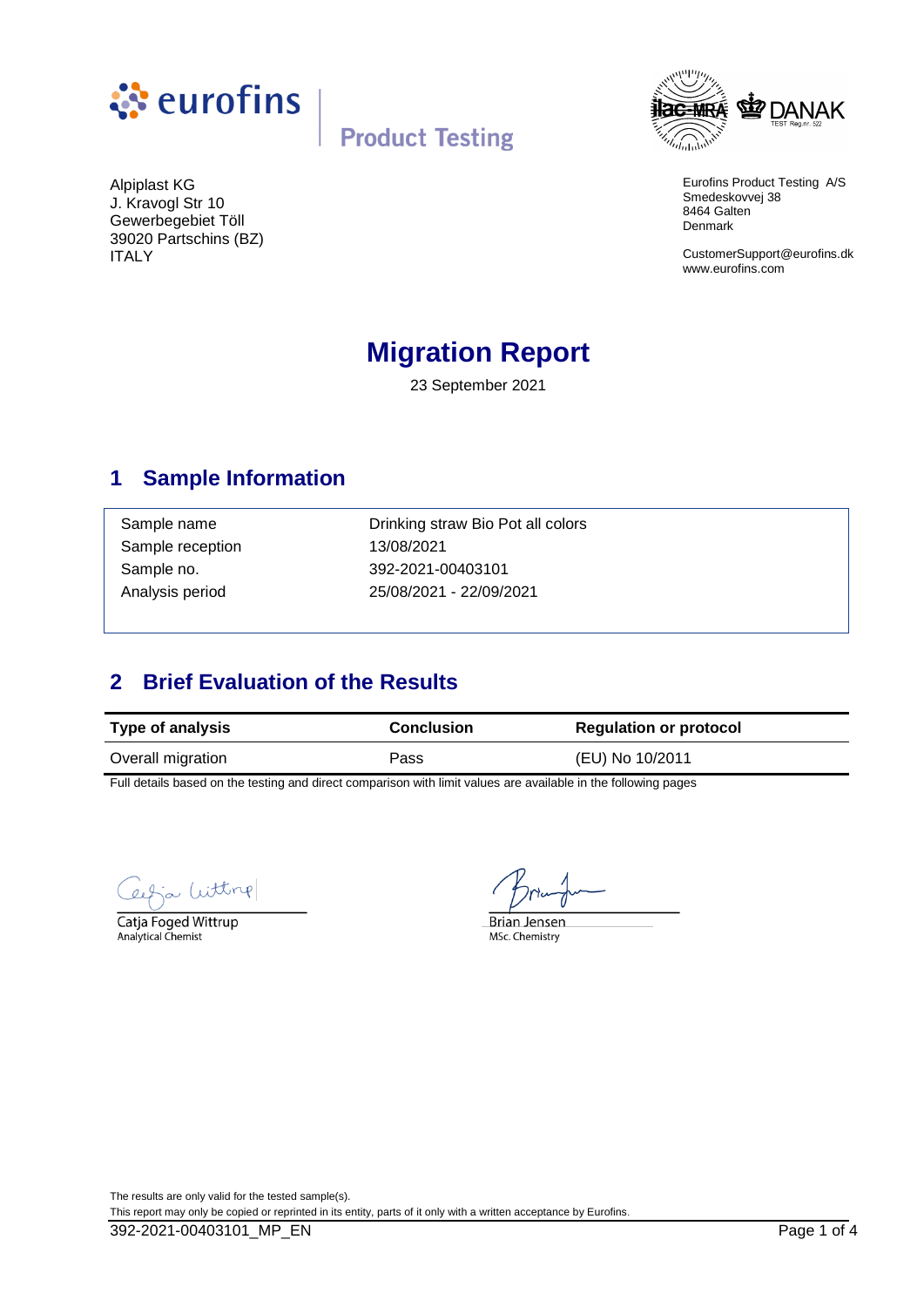



# **3 Applied Test Methods**

#### **3.1 General Test References**

| <b>Method</b>         | <b>Parameter</b>                      | Analysis principle                                    | <b>LOD</b>             | $Um$ $\%$ |
|-----------------------|---------------------------------------|-------------------------------------------------------|------------------------|-----------|
| NMKL 86¤ <sup>1</sup> | Aerobic Plate Count 30°C              | E-Cultural technique<br>(non-chromogenic media)       | 10 $ctu/g$             |           |
| NMKL 98¤ <sup>1</sup> | Yeasts & Moulds                       | E-Cultural technique<br>(non-chromogenic media)       | 10 $ctu/g$             |           |
| EN 1186-3:2002        | Preparation for migration             | Exposure to 3% acetic acid by total<br>immersion      |                        |           |
| EN 1186-1:2002        | Overall migration into 3% acetic acid | Gravimetry                                            | 1 $mq/dm^2$            | 20%       |
| EN 1186-3:2002        | Preparation for migration             | Exposure to 50% ethanol by total<br>immersion         |                        |           |
| EN 1186-1:2002        | Overall migration into 50% ethanol    | Gravimetry                                            | 1 mg/dm <sup>2</sup>   | 20%       |
| EN 1186-3:2002        | Preparation for migration             | Exposure to demineralised water by<br>total immersion |                        |           |
| EN 1186-1:2002        | Overall migration into water          | Gravimetry                                            | 1 mg/dm <sup>2</sup>   | 20%       |
| EN 1186-2:2002        | Preparation for migration             | Exposure to olive oil by total immersion              |                        |           |
| EN 1186-1:2002        | Overall migration into olive oil      | Gravimetry                                            | $2$ mg/dm <sup>2</sup> | 30%       |

#### **3.2 Test Conditions**

| <b>Simulant</b>     | <b>Technique</b> | Area exposed         | <b>Volume</b><br>(Simulant) | <b>Migration Conditions</b> |
|---------------------|------------------|----------------------|-----------------------------|-----------------------------|
|                     |                  | $\lceil dm^2 \rceil$ | [ML]                        |                             |
| 3% acetic acid      | Immersion        | 2.1                  | 100                         | 1 Hours at 40°C             |
| 50% ethanol         | Immersion        | 2.1                  | 100                         | 24 Hours at 40°C            |
| Demineralised water | Immersion        | 2.1                  | 100                         | 24 Hours at 40°C            |
| Olive oil           | Immersion        | 2.0                  | 100                         | 24 Hours at 40°C            |

l

<sup>1</sup> Eurofins Steins Laboratorium A/S : DS EN ISO/IEC 17025 DANAK 222

<sup>\*:</sup> Not accredited ¤: Internal test method

<sup>&</sup>lt;: Less than n.d: Not detected

LOD: Limit of detection LOQ: Limit of quantification

<sup>&</sup>gt;: Greater than n.m: Not measurable

Um(%): The expanded uncertainty Um(%) equals 2 x RSD%. For further information please visit www.eurofins.dk/uncertainty The results are only valid for the tested sample(s).

This report may only be copied or reprinted in its entity, parts of it only with a written acceptance by Eurofins.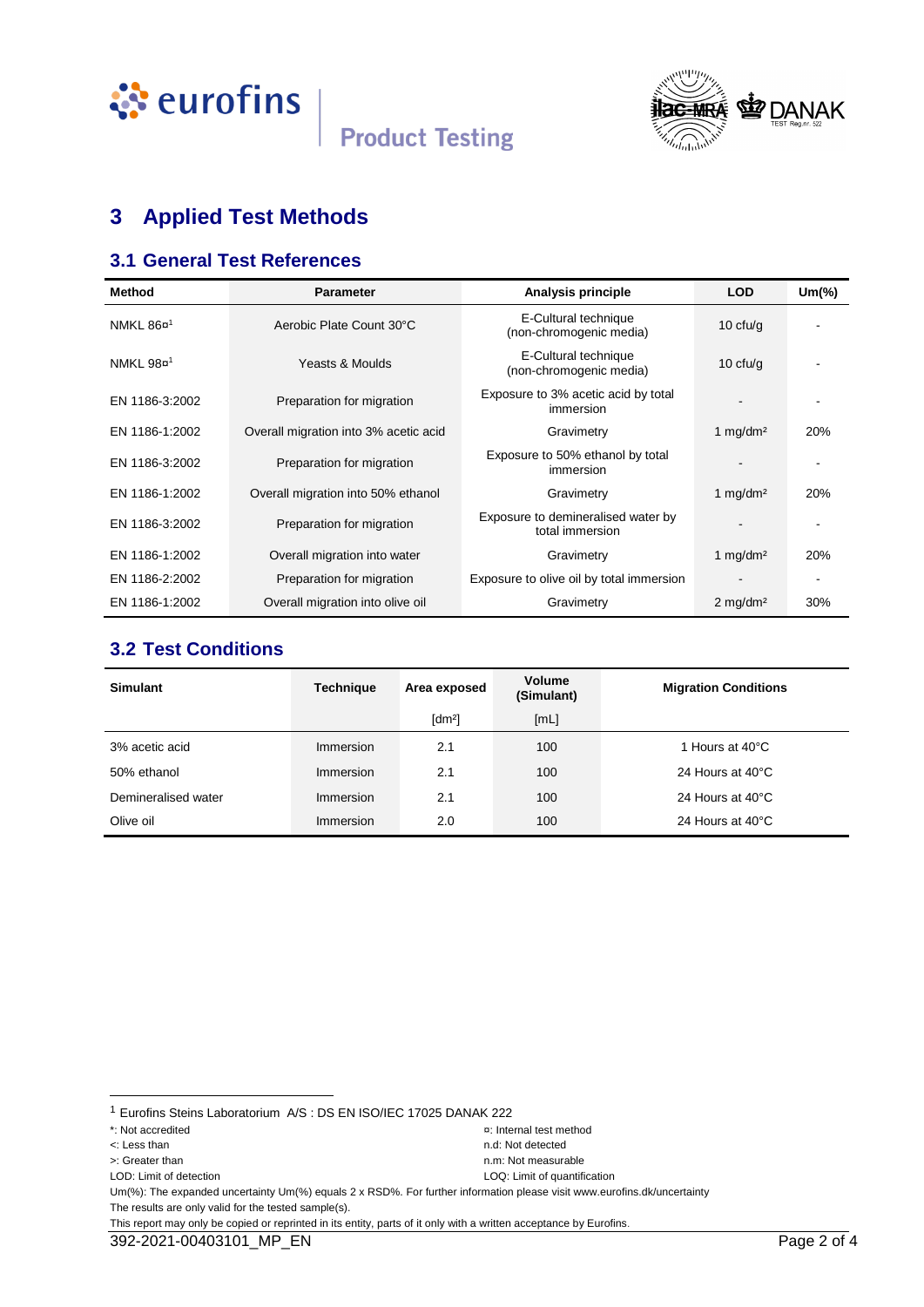



#### **4 Results**

#### **4.1 Overall migration**

| <b>Simulant</b>            | <b>Single determinations</b> |                       |                       | Average               | <b>OML</b> value      |
|----------------------------|------------------------------|-----------------------|-----------------------|-----------------------|-----------------------|
|                            | [mg/dm <sup>2</sup> ]        | [mg/dm <sup>2</sup> ] | [mg/dm <sup>2</sup> ] | [mg/dm <sup>2</sup> ] | [mg/dm <sup>2</sup> ] |
| 3% acetic acid             | 6.2                          | 5.9                   | 6.3                   | 6.1                   | 10                    |
| 50% ethanol                | 1.8                          | 2.0                   | 2.2                   | 2.0                   | 10 <sup>°</sup>       |
| <b>Demineralised water</b> | < 1                          | < 1                   | $<$ 1                 | < 1                   | 10                    |
| Olive oil                  | < 2                          | < 2                   | < 2                   | < 2                   | 10                    |

#### **4.2 Microbial Analysis**

| Parameter                  | <b>Result</b> |
|----------------------------|---------------|
|                            | [ctu/g]       |
| Aerobic Plate Count 30°C   | < 10          |
| <b>Yeasts &amp; Moulds</b> | < 10          |

#### **5 Summary and Evaluation of the Results**

The results for overall migration **are below** the threshold value of 10 mg/dm².

Consequently, the product tested **complies** with the requirements in Commission Regulation (EU) No 10/2011 with amendments up to and including Commission Regulation (EU) 2020/1245 on plastic materials and articles intended to come into contact with food for the above mentioned test conditions.

#### **5.1 Decision Rules**

Eurofins Product Testing A/S, declare statement of conformity based on the "Binary Statement for Simple Acceptance Rule" described in ILAC's "Guidelines on decision Rules and Statements of Conformity" ILAC-G8:09/2019.

This means that results above the detection limit are always reported with two significant digits. Results are evaluated with the same number of significant digits as the corresponding limit values, and conformity is based on results being less than or equal to limit values.

For further information please visit www.eurofins.dk/product-testing/om-os/beslutningsregler/

\*: Not accredited ¤: Internal test method <: Less than n.d: Not detected >: Greater than next measurable than  $n \times 1$  is the measurable measurable n.m: Not measurable LOD: Limit of detection LOD: Limit of detection LOD: Limit of quantification Um(%): The expanded uncertainty Um(%) equals 2 x RSD%. For further information please visit www.eurofins.dk/uncertainty The results are only valid for the tested sample(s). This report may only be copied or reprinted in its entity, parts of it only with a written acceptance by Eurofins.